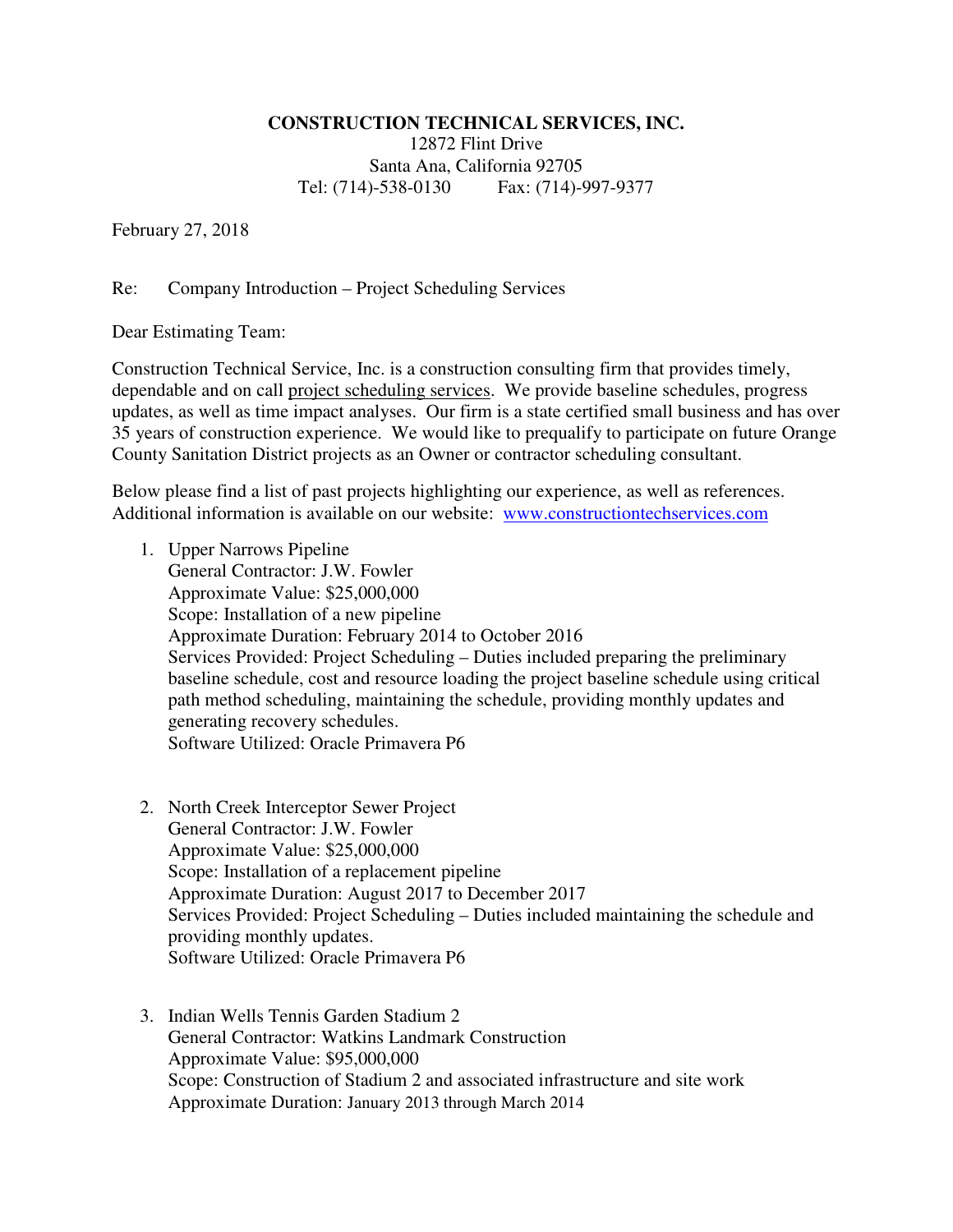> Services Provided: Project Scheduling – Duties included preparing the preliminary baseline schedule using critical path method scheduling, maintaining the schedule, and providing monthly updates. Software Utilized: Microsoft Project

- 4. SAWPA Inland Empire Phase 1 Task 4 General Contractor: Weka, Inc. Approximate Value: \$11,000,000 Scope: Installation of a replacement pipeline Approximate Duration: January 2017 to December 2017 Services Provided: Project scheduling – Duties included maintaining the schedule, providing weekly updates and generating recovery schedules. Software Utilized: Oracle Primavera P6
- 5. Pharmaceutical Facility General Contractor: Ewing Group Approximate Value: \$80,000,000-100,000,000 Scope: Construction of a pharmaceutical processing plant Approximate Duration: March 2015 through October 2017 Services Provided: Project Scheduling – Duties included modifying an existing baseline and maintaining the project schedule. Schedule updates included cost and labor reports. Software Utilized: Oracle Primavera P6
- 6. Sun City Force Main and Recycled Water Pipeline Replacement General Contractor: Weka, Inc. Approximate Value: \$10,000,000 Scope: Installation of a replacement pipeline Approximate Duration: May 2012 to August 2013 Services Provided: Project Scheduling – Duties included preparing the preliminary baseline schedule using critical path method scheduling, maintaining the schedule, and providing monthly updates. Software Utilized: Oracle Primavera P6
- 7. California Institute for Men and Women Health Care Improvements General Contractor: Icon West, Inc. Approximate Value: \$26,000,000 Scope: Construction and renovation of men's and women's correctional facility Approximate Duration: June 2015 through May 2018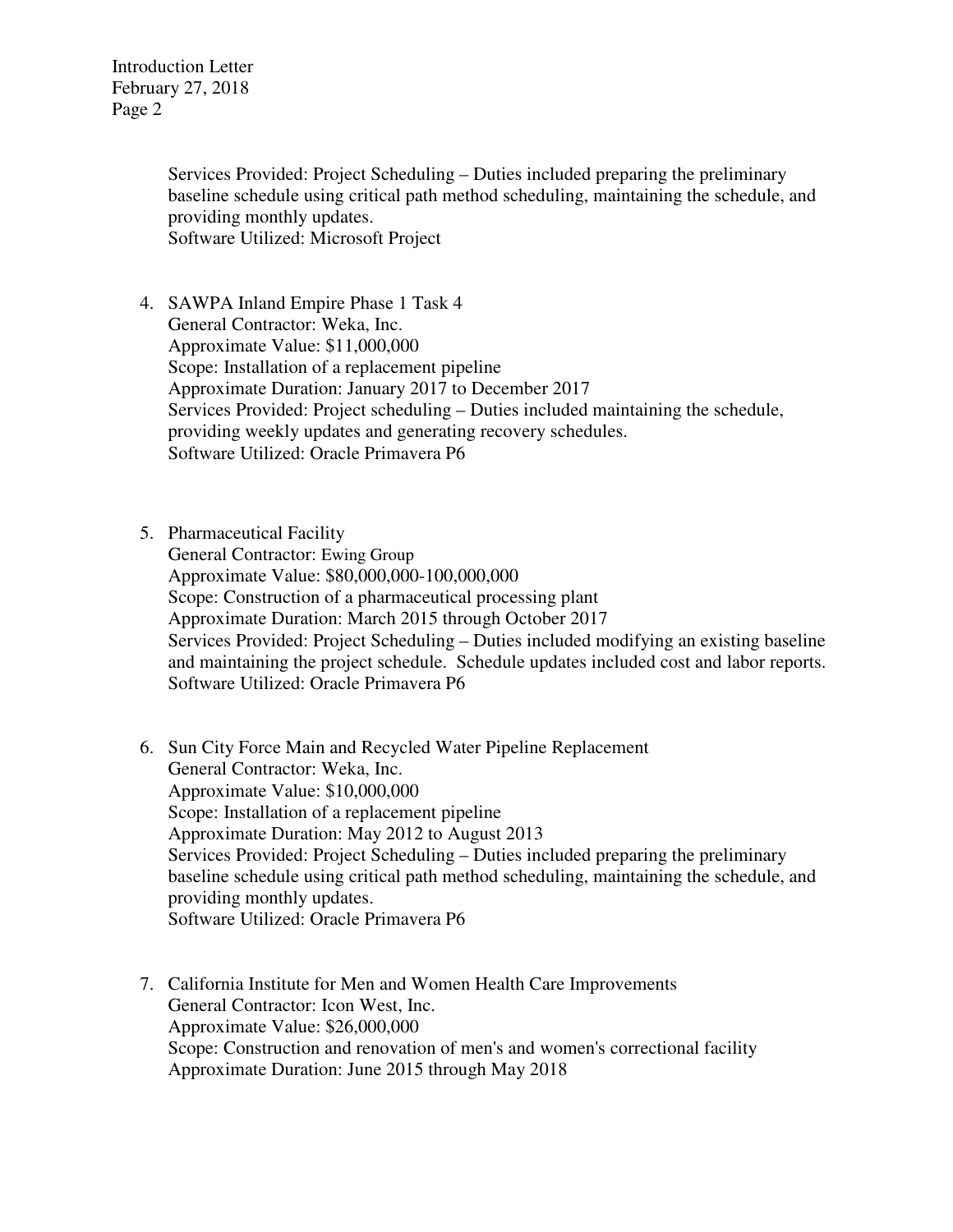> Services Provided: Project scheduling – Project scheduling – Duties included preparing the cost and resource loaded baseline schedule using critical path method scheduling, maintaining the schedule and providing monthly updates. Schedule updates included cost and labor reports.

Software Utilized: Oracle Primavera P6

- 8. Landfair Apartment Redevelopment General Contractor: Icon West Approximate Value: \$25,000,000 Scope: Demolition of buildings and construction of new five story student apartment building with two level subterranean parking. Approximate Duration: November 2012 through September 2014 Services Provided: Project scheduling – Duties include preparing the preliminary schedule and cost and resource loaded project baseline schedule using critical path method scheduling, maintaining the schedule and providing monthly updates. Software Utilized: Oracle Primavera P3
- 9. Carthay Circle Restaurant General Contractor: The Bergman Companies Approximate Value: \$6,000,000 Scope: Interior construction of the Carthay Circle Restaurant at Disney California Adventure Park. Approximate Duration: December 2011 through July 2012 Service Provided: Project scheduling – Duties included preparing the preliminary schedule and project baseline schedule using critical path method scheduling, maintaining the schedule, providing weekly updates and generating recovery schedules. Software Utilized: Oracle Primavera P6.7
- 10. Los Angeles Historic Park General Contractor: Kemp Brothers Approximate Value: \$20,000,000 Scope: Park construction Approximate Duration: April 2014 through July 2016 Service Provided: Project Scheduling – Duties included maintaining and updating the project schedule. Software Utilized: Microsoft Project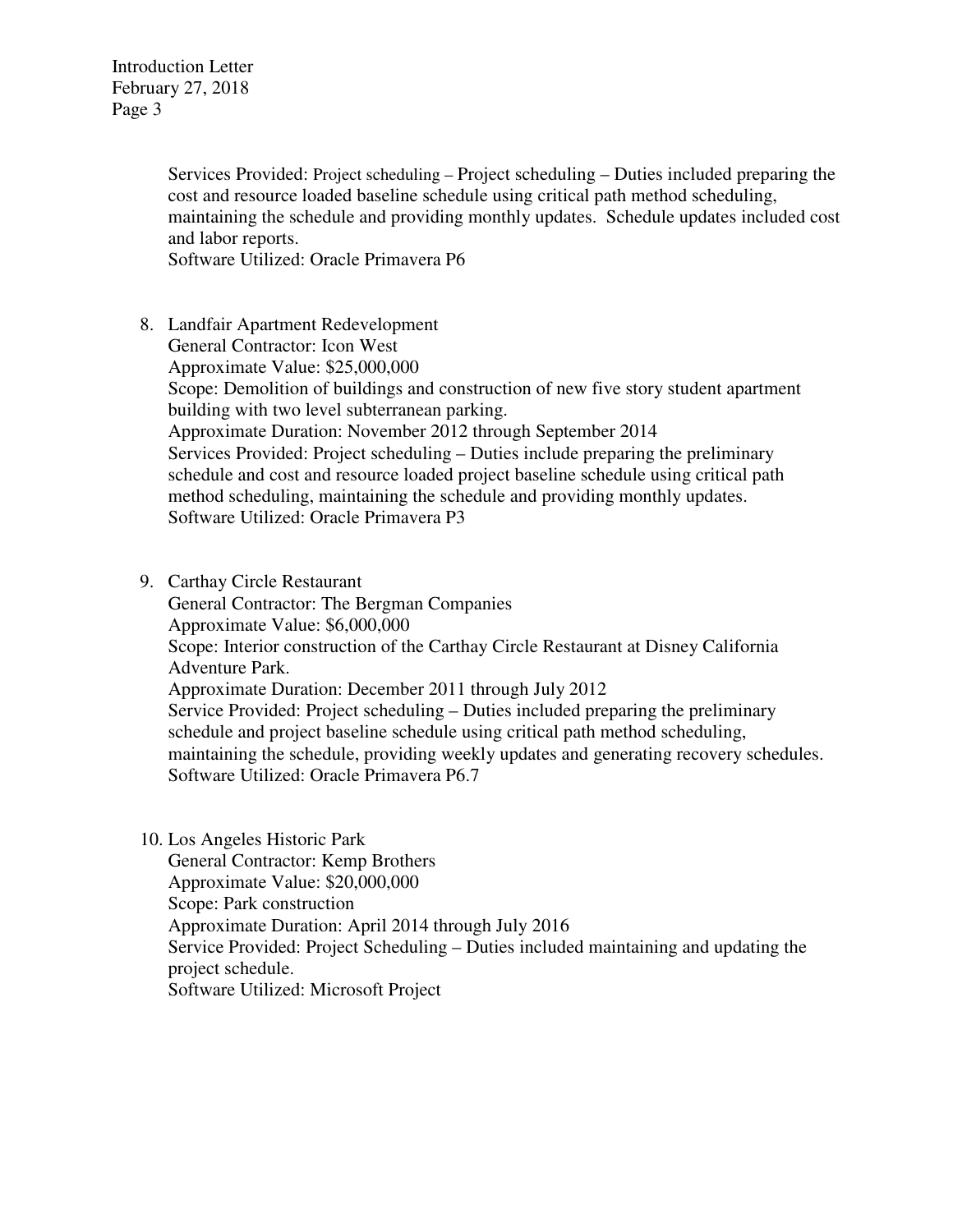## Personal References:

Dave Seevers, CPM Partners (760) 846-0214 Project: SAWPA Brine Line Reach V Rehabilitation and Improvement Phase 1, SAWPA Brine Line Rehabilitation Phase IV

Sajal Dbnath, Project Manager for UCLA (310) 420-8169 Project: Multiple UCLA projects

Eugene Santos, Jacobs (323) 859-2330 Ext. 115 Project: East Los Angeles College Terrace Projects, Bailey Library

Praviner Bedi, APSI (949) 378-5041 Project: Hershey Hall, UCLA

Sonny Sicat, Faithful & Gould (626) 241-7398 Project: John Wayne Airport Renovation

Craig Olsen, AECOM (805) 469-7979 Project: Smith and Rio Vista Parks, California High School, Upper Narrows Pipeline Replacement

John Peschelt, Project Manager, DBaC Construction (949) 254-5734 Project: Multiple projects

Lars Wagner, Sr. Project Manager, Tutor Perini (714) 486-1920 Project: Multiple projects